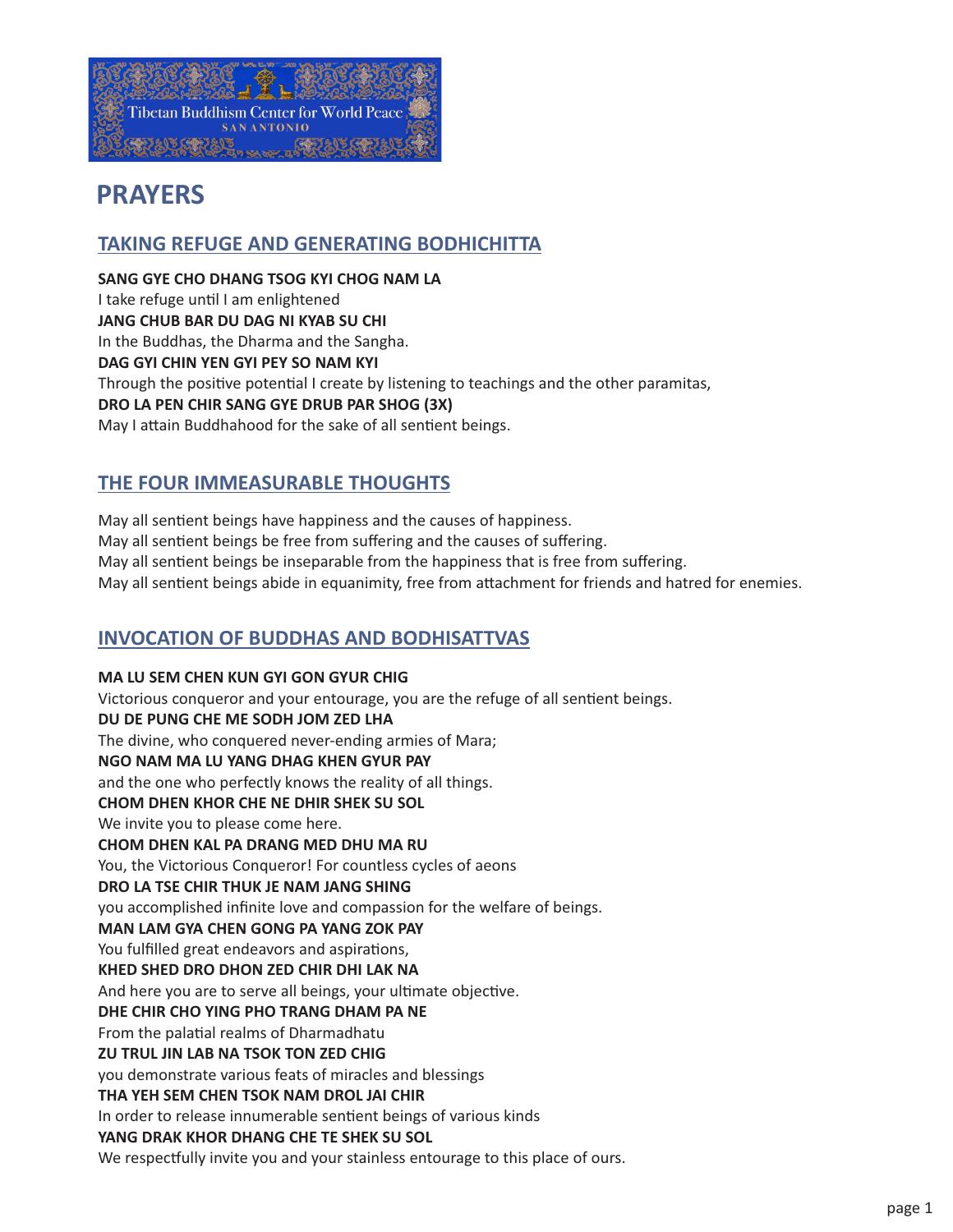## **SEVEN LIMB PRAYER**

Reverently, I prostrate with my body, speech and mind, and present clouds of every type of offering, actual and mentally-transformed. I declare all my negative actions accumulated since beginingless time, and rejoice in the merits of all holy and ordinary beings. Please remain until samsara ends, And turn the wheel of Dharma for sentient beings. I dedicate the merit created by myself and others to the great enlightenment.

# **MANDALA OFFERING**

**SA ZHI PÖ KI JUK SHING ME TOK TRAM** This ground, anointed by perfume and strewn with flowers, **RI RAB LING ZHI NI DE GYEN PA DI** Adorned by Mount Meru, the four continents, the sun, and the moon **SANG GYE ZHING DU MIK TE UL WAR GI** I imagine it as a Buddha-field and offer it. **DRO KUN NAM DAK SHING LA CHU PAR SHOK** May all beings enjoy this pure land!

#### **Idam Guru Ratna mandalakam nirya tayami**

### **DEDICATION PRAYERS**

#### **Dedication of Merit**

Due to this merit may we soon attain the enlightened state of Guru-Buddha, that we may liberate all sentient beings from suffering.

J**ANG CHUP SEM CHOG RIN PO CHE** May the precious bodhi mind **MA KYED PA NAM KYED GYUR CHIG** not yet born arise and grow; **KYED PA NYAM PA MED PA YANG** May that born have no decline, **GONG NE GONG DHU PEL WAR SHOG.** but increase forever more.

**TONG NYED TA WA RIN PO CHE** May the view of emptiness **MA KYED PA NAM KYED GYUR CHIG** Not yet born arise and grow **KYED PA NYAM PA MED PA YANG** May that born have no decline **GONG NE GONG DHU PEL WAR SHOG** But increase forever more.